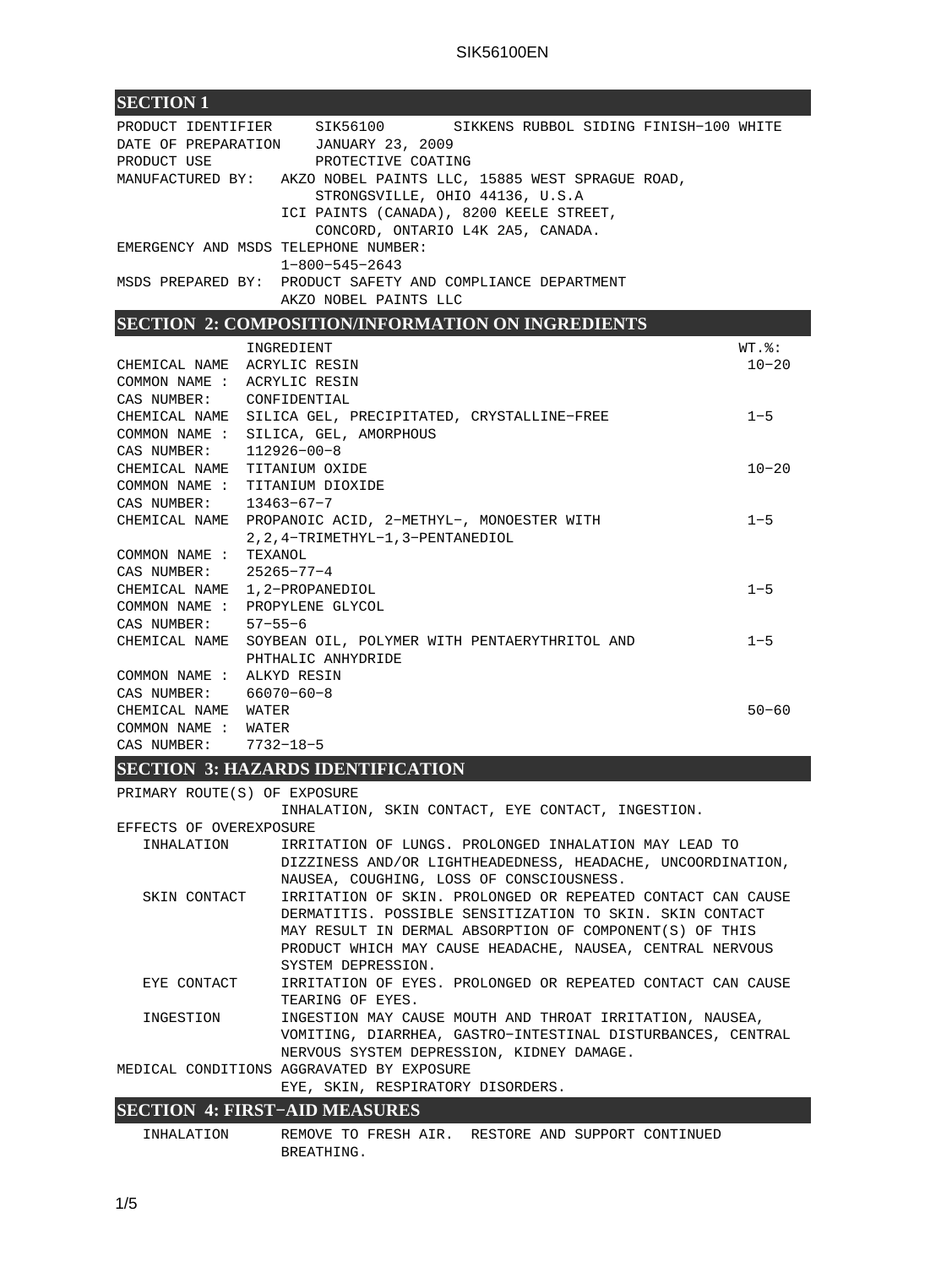### SIK56100EN

|                                                           | GET EMERGENCY MEDICAL ATTENTION.                             |  |  |  |
|-----------------------------------------------------------|--------------------------------------------------------------|--|--|--|
|                                                           | HAVE TRAINED PERSON GIVE OXYGEN IF NECESSARY. GET MEDICAL    |  |  |  |
|                                                           | HELP FOR ANY BREATHING DIFFICULTY.                           |  |  |  |
|                                                           | REMOVE TO FRESH AIR IF INHALATION CAUSES EYE WATERING,       |  |  |  |
|                                                           | HEADACHES, DIZZINESS, OR OTHER DISCOMFORT.                   |  |  |  |
| SKIN CONTACT                                              | WASH THOROUGHLY WITH SOAP AND WATER. IF ANY PRODUCT REMAINS, |  |  |  |
| GENTLY RUB PETROLEUM JELLY, VEGETABLE OR MINERAL/BABY OIL |                                                              |  |  |  |
|                                                           | ONTO SKIN. REPEATED APPLICATIONS MAY BE NEEDED. REMOVE       |  |  |  |
|                                                           | CONTAMINATED CLOTHING.                                       |  |  |  |
|                                                           | WASH CONTAMINATED CLOTHING BEFORE RE-USE.                    |  |  |  |
|                                                           | DISPOSE OF CONTAMINATED LEATHER ITEMS, SUCH AS SHOES AND     |  |  |  |
|                                                           | BELTS.                                                       |  |  |  |
| EYE CONTACT                                               | FLUSH IMMEDIATELY WITH LARGE AMOUNTS OF WATER, ESPECIALLY    |  |  |  |
|                                                           | UNDER LIDS FOR AT LEAST 15 MINUTES. IF IRRITATION OR OTHER   |  |  |  |
|                                                           | EFFECTS PERSIST, OBTAIN MEDICAL TREATMENT.                   |  |  |  |
| INGESTION                                                 | IF SWALLOWED, OBTAIN MEDICAL TREATMENT IMMEDIATELY.          |  |  |  |
| $C = C$<br>THEN THE OUTERWITH THE LOTTEN TO               |                                                              |  |  |  |

#### **SECTION 5: FIRE−FIGHTING MEASURES**

FLASH POINT (SETA) MONE LOWER EXPLOSIVE LIMIT NOT AVAILABLE UPPER EXPLOSIVE LIMIT 12.6 (%) FIRE EXTINGUISHING MEDIA DRY CHEMICAL OR FOAM WATER FOG. CARBON DIOXIDE. UNUSUAL FIRE AND EXPLOSION HAZARDS CLOSED CONTAINERS MAY EXPLODE WHEN EXPOSED TO EXTREME HEAT OR FIRE. VAPORS MAY IGNITE EXPLOSIVELY AT AMBIENT TEMPERATURES. VAPORS ARE HEAVIER THAN AIR AND MAY TRAVEL LONG DISTANCES TO A SOURCE OF IGNITION AND FLASH BACK. VAPORS CAN FORM EXPLOSIVE MIXTURES IN AIR AT ELEVATED TEMPERATURES. CLOSED CONTAINERS MAY BURST IF EXPOSED TO EXTREME HEAT OR FIRE. MAY DECOMPOSE UNDER FIRE CONDITIONS EMITTING IRRITANT AND/OR TOXIC GASES. IN CLOSED TANKS, WATER OR FOAM MAY CAUSE FROTHING OR ERUPTION. FIRE FIGHTING PROCEDURES WATER MAY BE USED TO COOL AND PROTECT EXPOSED CONTAINERS. FIREFIGHTERS SHOULD USE FULL PROTECTIVE CLOTHING, EYE PROTECTION, AND SELF−CONTAINED BREATHING APPARATUS. HAZARDOUS DECOMPOSITION OR COMBUSTION PRODUCTS CARBON MONOXIDE, CARBON DIOXIDE, TOXIC GASES, ACRYLIC MONOMERS. PROPIONALDEHYDE.

## **SECTION 6 ACCIDENTAL RELEASE MEASURES**

STEPS TO BE TAKEN IN CASE MATERIAL IS RELEASED OR SPILLED COMPLY WITH ALL APPLICABLE HEALTH AND ENVIRONMENTAL REGULATIONS. ELIMINATE ALL SOURCES OF IGNITION. VENTILATE AREA. USE NON−SPARKING TOOLS. EVACUATE ALL UNNECESSARY PERSONNEL. PLACE COLLECTED MATERIAL IN PROPER CONTAINER. SPILLED MATERIAL IS EXTREMELY SLIPPERY. COMPLETE PERSONAL PROTECTIVE EQUIPMENT MUST BE USED DURING CLEANUP. LARGE SPILLS − SHUT OFF LEAK IF SAFE TO DO SO. DIKE AND CONTAIN SPILL. PUMP TO STORAGE OR SALVAGE VESSELS. USE ABSORBENT TO PICK UP EXCESS RESIDUE. KEEP SALVAGEABLE MATERIAL AND RINSE WATER OUT OF SEWERS AND WATER COURSES. SMALL SPILLS − USE ABSORBENT TO PICK UP RESIDUE AND DISPOSE OF PROPERLY.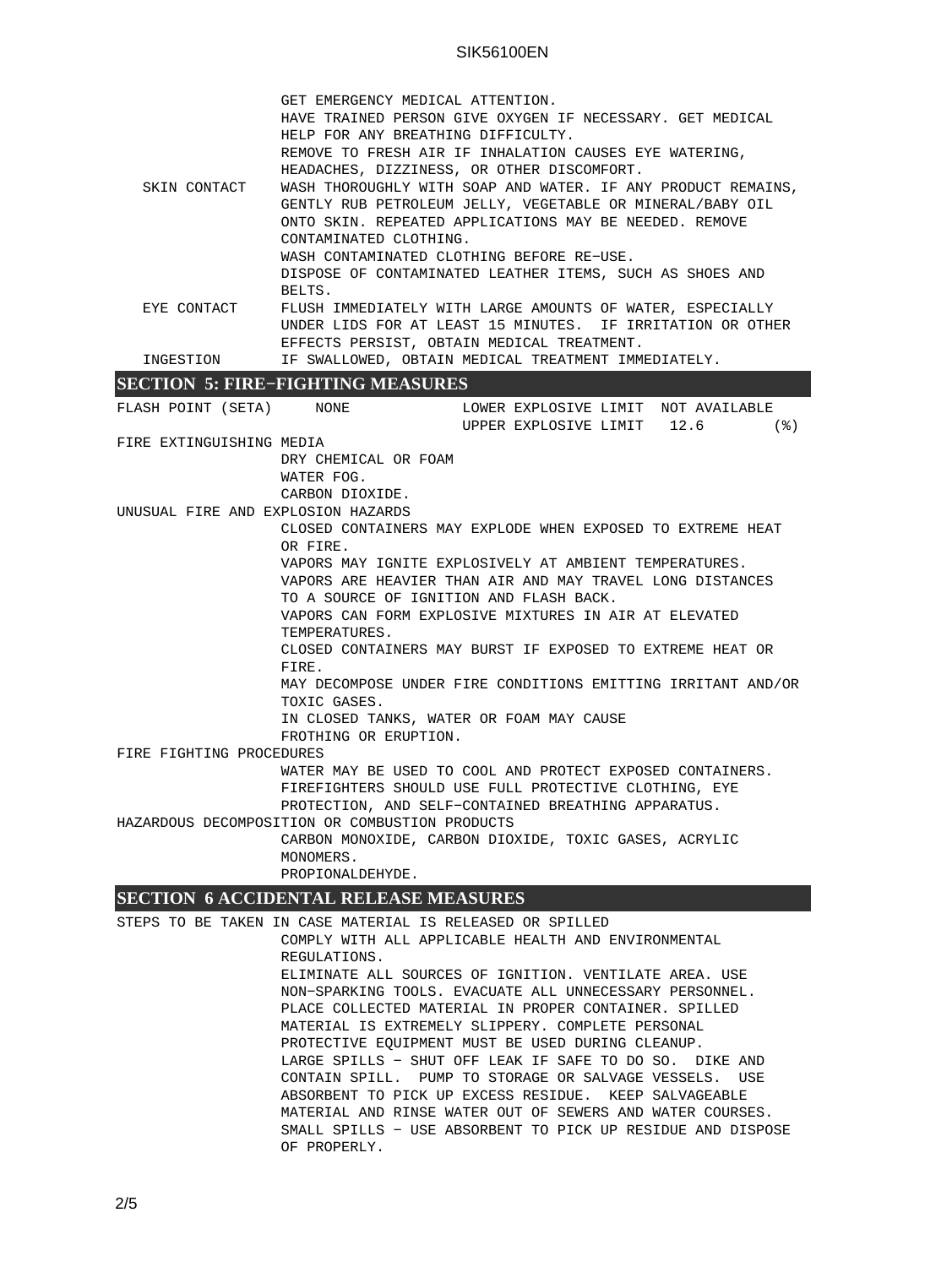# **SECTION 7 HANDLING AND STORAGE**

| STORE BELOW 100F (38C). KEEP AWAY FROM HEAT, SPARKS AND<br>OPEN FLAME. KEEP FROM FREEZING.<br>KEEP AWAY FROM DIRECT SUNLIGHT, HEAT AND ALL SOURCES OF<br>IGNITION.<br>USE ONLY WITH ADEQUATE VENTILATION. DO NOT TAKE INTERNALLY.<br>KEEP OUT OF REACH OF CHILDREN. AVOID CONTACT WITH SKIN AND<br>EYES, AND BREATHING OF VAPORS. WASH HANDS THOROUGHLY AFTER<br>HANDLING, ESPECIALLY BEFORE EATING OR SMOKING.<br>KEEP CONTAINERS TIGHTLY CLOSED AND UPRIGHT WHEN NOT IN USE.<br>GROUND EQUIPMENT WHEN TRANSFERRING TO PREVENT ACCUMULATION<br>OF STATIC CHARGE.<br><b>SECTION 8: EXPOSURE CONTROLS/PERSONAL PROTECTION</b><br>COMMON NAME : SILICA, GEL, AMORPHOUS<br>CAS NUMBER:<br>112926-00-8<br>OSHA(TWA): .8 MG/M3<br>COMMON NAME : TITANIUM DIOXIDE<br>CAS NUMBER: 13463-67-7<br>ACGIH(TWA):<br>OSHA PEL FOR AMORPHOUS SILICA IS 80 MG/M3 DIVIDED BY % SIO2.<br>RESPIRATORY PROTECTION<br>CONTROL ENVIRONMENTAL CONCENTRATIONS BELOW APPLICABLE<br>EXPOSURE STANDARDS WHEN USING THIS MATERIAL. WHEN<br>RESPIRATORY PROTECTION IS DETERMINED TO BE NECESSARY, USE A<br>NIOSH/MSHA (CANADIAN Z94.4) APPROVED ELASTOMERIC SEALING-<br>SURFACE FACEPIECE RESPIRATOR OUTFITTED WITH ORGANIC VAPOR<br>CARTRIDGES AND PAINT SPRAY (DUST/MIST) PREFILTERS.<br>DETERMINE THE PROPER LEVEL OF PROTECTION BY CONDUCTING<br>APPROPRIATE AIR MONITORING. CONSULT 29CFR1910.134 FOR<br>SELECTION OF RESPIRATORS (CANADIAN Z94.4).<br>PROVIDE DILUTION VENTILATION OR LOCAL EXHAUST TO PREVENT<br>VENTILATION<br>BUILD-UP OF VAPORS.<br>USE NON-SPARKING EQUIPMENT.<br>PERSONAL PROTECTIVE EQUIPMENT<br>EYE WASH, SAFETY SHOWER, SAFETY GLASSES OR GOGGLES.<br>IMPERVIOUS GLOVES, IMPERVIOUS CLOTHING.<br><b>SECTION 9: PHYSICAL AND CHEMICAL PROPERTIES</b><br>VAPOR PRESSURE: NOT AVAILABLE SPECIFIC GRAVITY:<br>1.198<br>BOILING RANGE (F/C): 212-501/100-261 WEIGHT PER GALLON:<br>9.98/ 11.99IMP<br>%VOLATILE BY VOLUME: 87.56<br>PHYSICAL STATE:<br>LIQUID<br>APPEARANCE<br>WHITE<br>SOLUBILITY IN WATER: NOT AVAILABLE<br>NOT AVAILABLE<br>PH:<br><b>SECTION 10: STABILITY AND REACTIVITY</b><br>UNDER NORMAL CONDITIONS<br>STABLE<br>SEE SECTION 5 FIRE FIGHTING MEASURES<br>MATERIALS TO AVOID<br>OXIDIZERS, ACIDS, HYDROGEN CHLORIDE, NITRIC ACID,<br>HYDROFLUORIC ACID, VINYL POLYMERS, METAL COMPOUNDS,<br>HYDROGEN FLUORIDE, MAGNESIUM.<br>CONDITIONS TO AVOID<br>ELEVATED TEMPERATURES, CONTACT WITH OXIDIZING AGENT,<br>FREEZING, SPARKS, OPEN FLAME, IGNITION SOURCES.<br>HAZARDOUS POLYMERIZATION<br>WILL NOT OCCUR | HANDLING AND STORAGE |  |  |  |  |  |  |  |
|--------------------------------------------------------------------------------------------------------------------------------------------------------------------------------------------------------------------------------------------------------------------------------------------------------------------------------------------------------------------------------------------------------------------------------------------------------------------------------------------------------------------------------------------------------------------------------------------------------------------------------------------------------------------------------------------------------------------------------------------------------------------------------------------------------------------------------------------------------------------------------------------------------------------------------------------------------------------------------------------------------------------------------------------------------------------------------------------------------------------------------------------------------------------------------------------------------------------------------------------------------------------------------------------------------------------------------------------------------------------------------------------------------------------------------------------------------------------------------------------------------------------------------------------------------------------------------------------------------------------------------------------------------------------------------------------------------------------------------------------------------------------------------------------------------------------------------------------------------------------------------------------------------------------------------------------------------------------------------------------------------------------------------------------------------------------------------------------------------------------------------------------------------------------------------------------------------------------------------------------------------------------------------------------------------------------------------------------------------------------------------------------------------------------------------------------------------------------------------------------------------------------------------|----------------------|--|--|--|--|--|--|--|
|                                                                                                                                                                                                                                                                                                                                                                                                                                                                                                                                                                                                                                                                                                                                                                                                                                                                                                                                                                                                                                                                                                                                                                                                                                                                                                                                                                                                                                                                                                                                                                                                                                                                                                                                                                                                                                                                                                                                                                                                                                                                                                                                                                                                                                                                                                                                                                                                                                                                                                                                |                      |  |  |  |  |  |  |  |
|                                                                                                                                                                                                                                                                                                                                                                                                                                                                                                                                                                                                                                                                                                                                                                                                                                                                                                                                                                                                                                                                                                                                                                                                                                                                                                                                                                                                                                                                                                                                                                                                                                                                                                                                                                                                                                                                                                                                                                                                                                                                                                                                                                                                                                                                                                                                                                                                                                                                                                                                |                      |  |  |  |  |  |  |  |
|                                                                                                                                                                                                                                                                                                                                                                                                                                                                                                                                                                                                                                                                                                                                                                                                                                                                                                                                                                                                                                                                                                                                                                                                                                                                                                                                                                                                                                                                                                                                                                                                                                                                                                                                                                                                                                                                                                                                                                                                                                                                                                                                                                                                                                                                                                                                                                                                                                                                                                                                |                      |  |  |  |  |  |  |  |
|                                                                                                                                                                                                                                                                                                                                                                                                                                                                                                                                                                                                                                                                                                                                                                                                                                                                                                                                                                                                                                                                                                                                                                                                                                                                                                                                                                                                                                                                                                                                                                                                                                                                                                                                                                                                                                                                                                                                                                                                                                                                                                                                                                                                                                                                                                                                                                                                                                                                                                                                |                      |  |  |  |  |  |  |  |
|                                                                                                                                                                                                                                                                                                                                                                                                                                                                                                                                                                                                                                                                                                                                                                                                                                                                                                                                                                                                                                                                                                                                                                                                                                                                                                                                                                                                                                                                                                                                                                                                                                                                                                                                                                                                                                                                                                                                                                                                                                                                                                                                                                                                                                                                                                                                                                                                                                                                                                                                | OTHER PRECAUTIONS    |  |  |  |  |  |  |  |
|                                                                                                                                                                                                                                                                                                                                                                                                                                                                                                                                                                                                                                                                                                                                                                                                                                                                                                                                                                                                                                                                                                                                                                                                                                                                                                                                                                                                                                                                                                                                                                                                                                                                                                                                                                                                                                                                                                                                                                                                                                                                                                                                                                                                                                                                                                                                                                                                                                                                                                                                |                      |  |  |  |  |  |  |  |
|                                                                                                                                                                                                                                                                                                                                                                                                                                                                                                                                                                                                                                                                                                                                                                                                                                                                                                                                                                                                                                                                                                                                                                                                                                                                                                                                                                                                                                                                                                                                                                                                                                                                                                                                                                                                                                                                                                                                                                                                                                                                                                                                                                                                                                                                                                                                                                                                                                                                                                                                |                      |  |  |  |  |  |  |  |
|                                                                                                                                                                                                                                                                                                                                                                                                                                                                                                                                                                                                                                                                                                                                                                                                                                                                                                                                                                                                                                                                                                                                                                                                                                                                                                                                                                                                                                                                                                                                                                                                                                                                                                                                                                                                                                                                                                                                                                                                                                                                                                                                                                                                                                                                                                                                                                                                                                                                                                                                |                      |  |  |  |  |  |  |  |
|                                                                                                                                                                                                                                                                                                                                                                                                                                                                                                                                                                                                                                                                                                                                                                                                                                                                                                                                                                                                                                                                                                                                                                                                                                                                                                                                                                                                                                                                                                                                                                                                                                                                                                                                                                                                                                                                                                                                                                                                                                                                                                                                                                                                                                                                                                                                                                                                                                                                                                                                |                      |  |  |  |  |  |  |  |
|                                                                                                                                                                                                                                                                                                                                                                                                                                                                                                                                                                                                                                                                                                                                                                                                                                                                                                                                                                                                                                                                                                                                                                                                                                                                                                                                                                                                                                                                                                                                                                                                                                                                                                                                                                                                                                                                                                                                                                                                                                                                                                                                                                                                                                                                                                                                                                                                                                                                                                                                |                      |  |  |  |  |  |  |  |
|                                                                                                                                                                                                                                                                                                                                                                                                                                                                                                                                                                                                                                                                                                                                                                                                                                                                                                                                                                                                                                                                                                                                                                                                                                                                                                                                                                                                                                                                                                                                                                                                                                                                                                                                                                                                                                                                                                                                                                                                                                                                                                                                                                                                                                                                                                                                                                                                                                                                                                                                |                      |  |  |  |  |  |  |  |
|                                                                                                                                                                                                                                                                                                                                                                                                                                                                                                                                                                                                                                                                                                                                                                                                                                                                                                                                                                                                                                                                                                                                                                                                                                                                                                                                                                                                                                                                                                                                                                                                                                                                                                                                                                                                                                                                                                                                                                                                                                                                                                                                                                                                                                                                                                                                                                                                                                                                                                                                |                      |  |  |  |  |  |  |  |
|                                                                                                                                                                                                                                                                                                                                                                                                                                                                                                                                                                                                                                                                                                                                                                                                                                                                                                                                                                                                                                                                                                                                                                                                                                                                                                                                                                                                                                                                                                                                                                                                                                                                                                                                                                                                                                                                                                                                                                                                                                                                                                                                                                                                                                                                                                                                                                                                                                                                                                                                |                      |  |  |  |  |  |  |  |
|                                                                                                                                                                                                                                                                                                                                                                                                                                                                                                                                                                                                                                                                                                                                                                                                                                                                                                                                                                                                                                                                                                                                                                                                                                                                                                                                                                                                                                                                                                                                                                                                                                                                                                                                                                                                                                                                                                                                                                                                                                                                                                                                                                                                                                                                                                                                                                                                                                                                                                                                |                      |  |  |  |  |  |  |  |
|                                                                                                                                                                                                                                                                                                                                                                                                                                                                                                                                                                                                                                                                                                                                                                                                                                                                                                                                                                                                                                                                                                                                                                                                                                                                                                                                                                                                                                                                                                                                                                                                                                                                                                                                                                                                                                                                                                                                                                                                                                                                                                                                                                                                                                                                                                                                                                                                                                                                                                                                |                      |  |  |  |  |  |  |  |
|                                                                                                                                                                                                                                                                                                                                                                                                                                                                                                                                                                                                                                                                                                                                                                                                                                                                                                                                                                                                                                                                                                                                                                                                                                                                                                                                                                                                                                                                                                                                                                                                                                                                                                                                                                                                                                                                                                                                                                                                                                                                                                                                                                                                                                                                                                                                                                                                                                                                                                                                |                      |  |  |  |  |  |  |  |
|                                                                                                                                                                                                                                                                                                                                                                                                                                                                                                                                                                                                                                                                                                                                                                                                                                                                                                                                                                                                                                                                                                                                                                                                                                                                                                                                                                                                                                                                                                                                                                                                                                                                                                                                                                                                                                                                                                                                                                                                                                                                                                                                                                                                                                                                                                                                                                                                                                                                                                                                |                      |  |  |  |  |  |  |  |
|                                                                                                                                                                                                                                                                                                                                                                                                                                                                                                                                                                                                                                                                                                                                                                                                                                                                                                                                                                                                                                                                                                                                                                                                                                                                                                                                                                                                                                                                                                                                                                                                                                                                                                                                                                                                                                                                                                                                                                                                                                                                                                                                                                                                                                                                                                                                                                                                                                                                                                                                |                      |  |  |  |  |  |  |  |
|                                                                                                                                                                                                                                                                                                                                                                                                                                                                                                                                                                                                                                                                                                                                                                                                                                                                                                                                                                                                                                                                                                                                                                                                                                                                                                                                                                                                                                                                                                                                                                                                                                                                                                                                                                                                                                                                                                                                                                                                                                                                                                                                                                                                                                                                                                                                                                                                                                                                                                                                |                      |  |  |  |  |  |  |  |
|                                                                                                                                                                                                                                                                                                                                                                                                                                                                                                                                                                                                                                                                                                                                                                                                                                                                                                                                                                                                                                                                                                                                                                                                                                                                                                                                                                                                                                                                                                                                                                                                                                                                                                                                                                                                                                                                                                                                                                                                                                                                                                                                                                                                                                                                                                                                                                                                                                                                                                                                |                      |  |  |  |  |  |  |  |
|                                                                                                                                                                                                                                                                                                                                                                                                                                                                                                                                                                                                                                                                                                                                                                                                                                                                                                                                                                                                                                                                                                                                                                                                                                                                                                                                                                                                                                                                                                                                                                                                                                                                                                                                                                                                                                                                                                                                                                                                                                                                                                                                                                                                                                                                                                                                                                                                                                                                                                                                |                      |  |  |  |  |  |  |  |
|                                                                                                                                                                                                                                                                                                                                                                                                                                                                                                                                                                                                                                                                                                                                                                                                                                                                                                                                                                                                                                                                                                                                                                                                                                                                                                                                                                                                                                                                                                                                                                                                                                                                                                                                                                                                                                                                                                                                                                                                                                                                                                                                                                                                                                                                                                                                                                                                                                                                                                                                |                      |  |  |  |  |  |  |  |
|                                                                                                                                                                                                                                                                                                                                                                                                                                                                                                                                                                                                                                                                                                                                                                                                                                                                                                                                                                                                                                                                                                                                                                                                                                                                                                                                                                                                                                                                                                                                                                                                                                                                                                                                                                                                                                                                                                                                                                                                                                                                                                                                                                                                                                                                                                                                                                                                                                                                                                                                |                      |  |  |  |  |  |  |  |
|                                                                                                                                                                                                                                                                                                                                                                                                                                                                                                                                                                                                                                                                                                                                                                                                                                                                                                                                                                                                                                                                                                                                                                                                                                                                                                                                                                                                                                                                                                                                                                                                                                                                                                                                                                                                                                                                                                                                                                                                                                                                                                                                                                                                                                                                                                                                                                                                                                                                                                                                |                      |  |  |  |  |  |  |  |
|                                                                                                                                                                                                                                                                                                                                                                                                                                                                                                                                                                                                                                                                                                                                                                                                                                                                                                                                                                                                                                                                                                                                                                                                                                                                                                                                                                                                                                                                                                                                                                                                                                                                                                                                                                                                                                                                                                                                                                                                                                                                                                                                                                                                                                                                                                                                                                                                                                                                                                                                |                      |  |  |  |  |  |  |  |
|                                                                                                                                                                                                                                                                                                                                                                                                                                                                                                                                                                                                                                                                                                                                                                                                                                                                                                                                                                                                                                                                                                                                                                                                                                                                                                                                                                                                                                                                                                                                                                                                                                                                                                                                                                                                                                                                                                                                                                                                                                                                                                                                                                                                                                                                                                                                                                                                                                                                                                                                |                      |  |  |  |  |  |  |  |
|                                                                                                                                                                                                                                                                                                                                                                                                                                                                                                                                                                                                                                                                                                                                                                                                                                                                                                                                                                                                                                                                                                                                                                                                                                                                                                                                                                                                                                                                                                                                                                                                                                                                                                                                                                                                                                                                                                                                                                                                                                                                                                                                                                                                                                                                                                                                                                                                                                                                                                                                |                      |  |  |  |  |  |  |  |
|                                                                                                                                                                                                                                                                                                                                                                                                                                                                                                                                                                                                                                                                                                                                                                                                                                                                                                                                                                                                                                                                                                                                                                                                                                                                                                                                                                                                                                                                                                                                                                                                                                                                                                                                                                                                                                                                                                                                                                                                                                                                                                                                                                                                                                                                                                                                                                                                                                                                                                                                |                      |  |  |  |  |  |  |  |
|                                                                                                                                                                                                                                                                                                                                                                                                                                                                                                                                                                                                                                                                                                                                                                                                                                                                                                                                                                                                                                                                                                                                                                                                                                                                                                                                                                                                                                                                                                                                                                                                                                                                                                                                                                                                                                                                                                                                                                                                                                                                                                                                                                                                                                                                                                                                                                                                                                                                                                                                |                      |  |  |  |  |  |  |  |
|                                                                                                                                                                                                                                                                                                                                                                                                                                                                                                                                                                                                                                                                                                                                                                                                                                                                                                                                                                                                                                                                                                                                                                                                                                                                                                                                                                                                                                                                                                                                                                                                                                                                                                                                                                                                                                                                                                                                                                                                                                                                                                                                                                                                                                                                                                                                                                                                                                                                                                                                |                      |  |  |  |  |  |  |  |
|                                                                                                                                                                                                                                                                                                                                                                                                                                                                                                                                                                                                                                                                                                                                                                                                                                                                                                                                                                                                                                                                                                                                                                                                                                                                                                                                                                                                                                                                                                                                                                                                                                                                                                                                                                                                                                                                                                                                                                                                                                                                                                                                                                                                                                                                                                                                                                                                                                                                                                                                |                      |  |  |  |  |  |  |  |
|                                                                                                                                                                                                                                                                                                                                                                                                                                                                                                                                                                                                                                                                                                                                                                                                                                                                                                                                                                                                                                                                                                                                                                                                                                                                                                                                                                                                                                                                                                                                                                                                                                                                                                                                                                                                                                                                                                                                                                                                                                                                                                                                                                                                                                                                                                                                                                                                                                                                                                                                |                      |  |  |  |  |  |  |  |
|                                                                                                                                                                                                                                                                                                                                                                                                                                                                                                                                                                                                                                                                                                                                                                                                                                                                                                                                                                                                                                                                                                                                                                                                                                                                                                                                                                                                                                                                                                                                                                                                                                                                                                                                                                                                                                                                                                                                                                                                                                                                                                                                                                                                                                                                                                                                                                                                                                                                                                                                |                      |  |  |  |  |  |  |  |
|                                                                                                                                                                                                                                                                                                                                                                                                                                                                                                                                                                                                                                                                                                                                                                                                                                                                                                                                                                                                                                                                                                                                                                                                                                                                                                                                                                                                                                                                                                                                                                                                                                                                                                                                                                                                                                                                                                                                                                                                                                                                                                                                                                                                                                                                                                                                                                                                                                                                                                                                |                      |  |  |  |  |  |  |  |
|                                                                                                                                                                                                                                                                                                                                                                                                                                                                                                                                                                                                                                                                                                                                                                                                                                                                                                                                                                                                                                                                                                                                                                                                                                                                                                                                                                                                                                                                                                                                                                                                                                                                                                                                                                                                                                                                                                                                                                                                                                                                                                                                                                                                                                                                                                                                                                                                                                                                                                                                |                      |  |  |  |  |  |  |  |
|                                                                                                                                                                                                                                                                                                                                                                                                                                                                                                                                                                                                                                                                                                                                                                                                                                                                                                                                                                                                                                                                                                                                                                                                                                                                                                                                                                                                                                                                                                                                                                                                                                                                                                                                                                                                                                                                                                                                                                                                                                                                                                                                                                                                                                                                                                                                                                                                                                                                                                                                |                      |  |  |  |  |  |  |  |
|                                                                                                                                                                                                                                                                                                                                                                                                                                                                                                                                                                                                                                                                                                                                                                                                                                                                                                                                                                                                                                                                                                                                                                                                                                                                                                                                                                                                                                                                                                                                                                                                                                                                                                                                                                                                                                                                                                                                                                                                                                                                                                                                                                                                                                                                                                                                                                                                                                                                                                                                |                      |  |  |  |  |  |  |  |
|                                                                                                                                                                                                                                                                                                                                                                                                                                                                                                                                                                                                                                                                                                                                                                                                                                                                                                                                                                                                                                                                                                                                                                                                                                                                                                                                                                                                                                                                                                                                                                                                                                                                                                                                                                                                                                                                                                                                                                                                                                                                                                                                                                                                                                                                                                                                                                                                                                                                                                                                |                      |  |  |  |  |  |  |  |
|                                                                                                                                                                                                                                                                                                                                                                                                                                                                                                                                                                                                                                                                                                                                                                                                                                                                                                                                                                                                                                                                                                                                                                                                                                                                                                                                                                                                                                                                                                                                                                                                                                                                                                                                                                                                                                                                                                                                                                                                                                                                                                                                                                                                                                                                                                                                                                                                                                                                                                                                |                      |  |  |  |  |  |  |  |
|                                                                                                                                                                                                                                                                                                                                                                                                                                                                                                                                                                                                                                                                                                                                                                                                                                                                                                                                                                                                                                                                                                                                                                                                                                                                                                                                                                                                                                                                                                                                                                                                                                                                                                                                                                                                                                                                                                                                                                                                                                                                                                                                                                                                                                                                                                                                                                                                                                                                                                                                |                      |  |  |  |  |  |  |  |
|                                                                                                                                                                                                                                                                                                                                                                                                                                                                                                                                                                                                                                                                                                                                                                                                                                                                                                                                                                                                                                                                                                                                                                                                                                                                                                                                                                                                                                                                                                                                                                                                                                                                                                                                                                                                                                                                                                                                                                                                                                                                                                                                                                                                                                                                                                                                                                                                                                                                                                                                |                      |  |  |  |  |  |  |  |
|                                                                                                                                                                                                                                                                                                                                                                                                                                                                                                                                                                                                                                                                                                                                                                                                                                                                                                                                                                                                                                                                                                                                                                                                                                                                                                                                                                                                                                                                                                                                                                                                                                                                                                                                                                                                                                                                                                                                                                                                                                                                                                                                                                                                                                                                                                                                                                                                                                                                                                                                |                      |  |  |  |  |  |  |  |
|                                                                                                                                                                                                                                                                                                                                                                                                                                                                                                                                                                                                                                                                                                                                                                                                                                                                                                                                                                                                                                                                                                                                                                                                                                                                                                                                                                                                                                                                                                                                                                                                                                                                                                                                                                                                                                                                                                                                                                                                                                                                                                                                                                                                                                                                                                                                                                                                                                                                                                                                |                      |  |  |  |  |  |  |  |
|                                                                                                                                                                                                                                                                                                                                                                                                                                                                                                                                                                                                                                                                                                                                                                                                                                                                                                                                                                                                                                                                                                                                                                                                                                                                                                                                                                                                                                                                                                                                                                                                                                                                                                                                                                                                                                                                                                                                                                                                                                                                                                                                                                                                                                                                                                                                                                                                                                                                                                                                |                      |  |  |  |  |  |  |  |
|                                                                                                                                                                                                                                                                                                                                                                                                                                                                                                                                                                                                                                                                                                                                                                                                                                                                                                                                                                                                                                                                                                                                                                                                                                                                                                                                                                                                                                                                                                                                                                                                                                                                                                                                                                                                                                                                                                                                                                                                                                                                                                                                                                                                                                                                                                                                                                                                                                                                                                                                |                      |  |  |  |  |  |  |  |
|                                                                                                                                                                                                                                                                                                                                                                                                                                                                                                                                                                                                                                                                                                                                                                                                                                                                                                                                                                                                                                                                                                                                                                                                                                                                                                                                                                                                                                                                                                                                                                                                                                                                                                                                                                                                                                                                                                                                                                                                                                                                                                                                                                                                                                                                                                                                                                                                                                                                                                                                |                      |  |  |  |  |  |  |  |
|                                                                                                                                                                                                                                                                                                                                                                                                                                                                                                                                                                                                                                                                                                                                                                                                                                                                                                                                                                                                                                                                                                                                                                                                                                                                                                                                                                                                                                                                                                                                                                                                                                                                                                                                                                                                                                                                                                                                                                                                                                                                                                                                                                                                                                                                                                                                                                                                                                                                                                                                |                      |  |  |  |  |  |  |  |
|                                                                                                                                                                                                                                                                                                                                                                                                                                                                                                                                                                                                                                                                                                                                                                                                                                                                                                                                                                                                                                                                                                                                                                                                                                                                                                                                                                                                                                                                                                                                                                                                                                                                                                                                                                                                                                                                                                                                                                                                                                                                                                                                                                                                                                                                                                                                                                                                                                                                                                                                |                      |  |  |  |  |  |  |  |
|                                                                                                                                                                                                                                                                                                                                                                                                                                                                                                                                                                                                                                                                                                                                                                                                                                                                                                                                                                                                                                                                                                                                                                                                                                                                                                                                                                                                                                                                                                                                                                                                                                                                                                                                                                                                                                                                                                                                                                                                                                                                                                                                                                                                                                                                                                                                                                                                                                                                                                                                |                      |  |  |  |  |  |  |  |
|                                                                                                                                                                                                                                                                                                                                                                                                                                                                                                                                                                                                                                                                                                                                                                                                                                                                                                                                                                                                                                                                                                                                                                                                                                                                                                                                                                                                                                                                                                                                                                                                                                                                                                                                                                                                                                                                                                                                                                                                                                                                                                                                                                                                                                                                                                                                                                                                                                                                                                                                |                      |  |  |  |  |  |  |  |
|                                                                                                                                                                                                                                                                                                                                                                                                                                                                                                                                                                                                                                                                                                                                                                                                                                                                                                                                                                                                                                                                                                                                                                                                                                                                                                                                                                                                                                                                                                                                                                                                                                                                                                                                                                                                                                                                                                                                                                                                                                                                                                                                                                                                                                                                                                                                                                                                                                                                                                                                |                      |  |  |  |  |  |  |  |
|                                                                                                                                                                                                                                                                                                                                                                                                                                                                                                                                                                                                                                                                                                                                                                                                                                                                                                                                                                                                                                                                                                                                                                                                                                                                                                                                                                                                                                                                                                                                                                                                                                                                                                                                                                                                                                                                                                                                                                                                                                                                                                                                                                                                                                                                                                                                                                                                                                                                                                                                |                      |  |  |  |  |  |  |  |
|                                                                                                                                                                                                                                                                                                                                                                                                                                                                                                                                                                                                                                                                                                                                                                                                                                                                                                                                                                                                                                                                                                                                                                                                                                                                                                                                                                                                                                                                                                                                                                                                                                                                                                                                                                                                                                                                                                                                                                                                                                                                                                                                                                                                                                                                                                                                                                                                                                                                                                                                |                      |  |  |  |  |  |  |  |
|                                                                                                                                                                                                                                                                                                                                                                                                                                                                                                                                                                                                                                                                                                                                                                                                                                                                                                                                                                                                                                                                                                                                                                                                                                                                                                                                                                                                                                                                                                                                                                                                                                                                                                                                                                                                                                                                                                                                                                                                                                                                                                                                                                                                                                                                                                                                                                                                                                                                                                                                |                      |  |  |  |  |  |  |  |
| <b>CROWOM 11 FOVIGOI QOIGAL INFORMATION</b>                                                                                                                                                                                                                                                                                                                                                                                                                                                                                                                                                                                                                                                                                                                                                                                                                                                                                                                                                                                                                                                                                                                                                                                                                                                                                                                                                                                                                                                                                                                                                                                                                                                                                                                                                                                                                                                                                                                                                                                                                                                                                                                                                                                                                                                                                                                                                                                                                                                                                    |                      |  |  |  |  |  |  |  |

# **SECTION 11: TOXICOLOGICAL INFORMATION**

COMMON NAME : SILICA, GEL, AMORPHOUS CAS NUMBER: 112926−00−8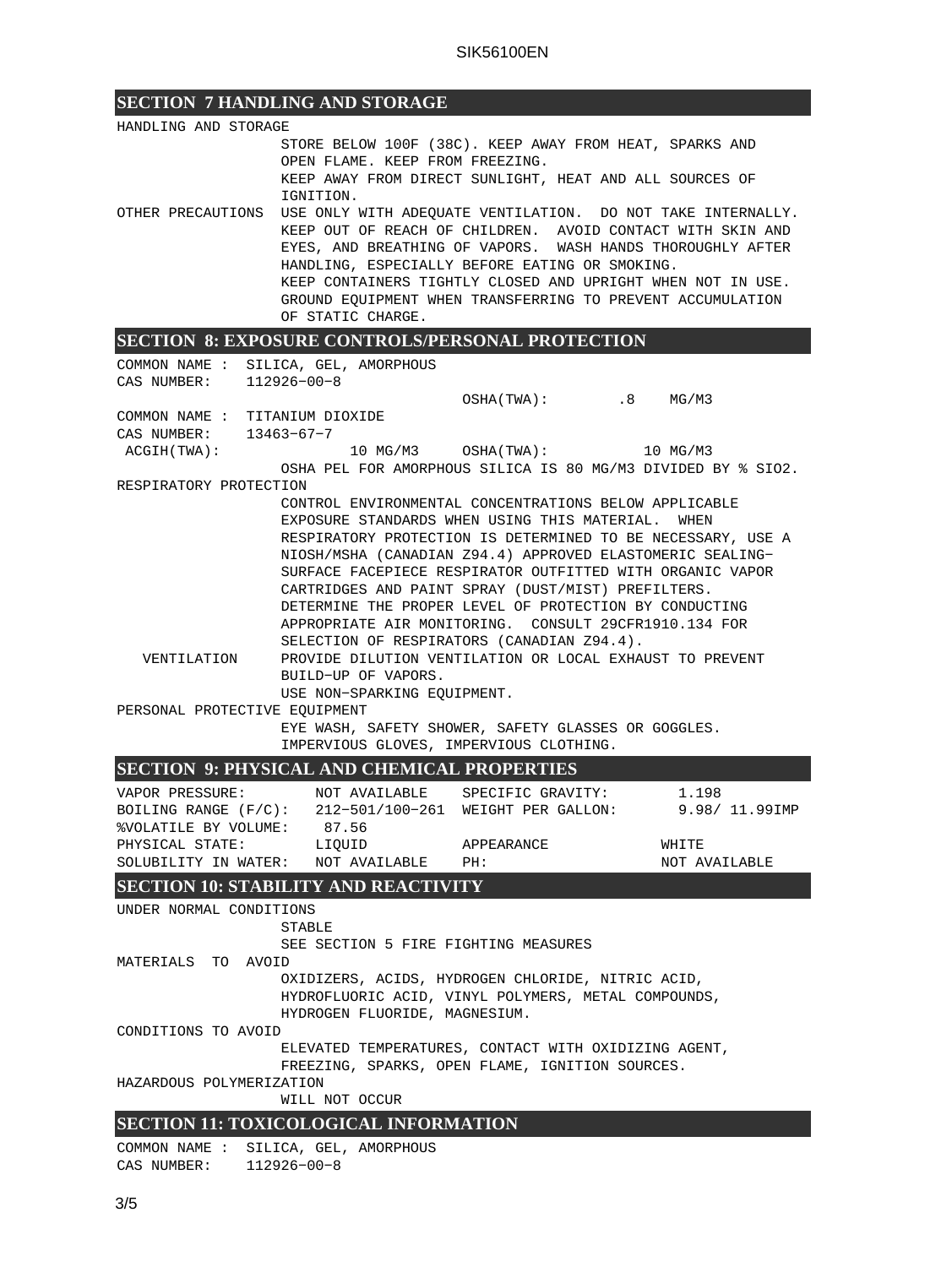## SIK56100EN

CARCINOGENICITY LISTED BY: NTP NO IARC NO OSHA NO ACGIH NO LD50:>2000.00 MG/KG SKN RBT<br>LD50:> 31.60 GM/KG ORL RAT  $LD50:> 31.60$  GM/KG LC50:> 2.00 PPM IHL RAT COMMON NAME : TITANIUM DIOXIDE CAS NUMBER: 13463−67−7 CARCINOGENICITY LISTED BY: NTP YES 2B IARC YES 2B OSHA NO ACGIH NO LD50: 24.00 GM/KG ORL RAT LC50: 6820.00 MG/M3/4HR IHL RAT COMMON NAME : TEXANOL CAS NUMBER: 25265−77−4 CARCINOGENICITY LISTED BY: NTP NO IARC NO OSHA NO ACGIH NO LD50: 3200.00 MG/KG ORL RAT LD50:> 20.00 ML/KG SKN GPG COMMON NAME : PROPYLENE GLYCOL CAS NUMBER: 57−55−6 CARCINOGENICITY LISTED BY: NTP NO IARC NO OSHA NO ACGIH NO LD50: 20.00 GM/KG ORL RAT LD50: 20.80 GM/KG SKN RBT SUPPLEMENTAL HEALTH INFORMATION NO ADDITIONAL EFFECTS ARE ANTICIPATED CARCINOGENICITY IN A LIFETIME INHALATION STUDY, EXPOSURE TO 250 MG/M3 TITANIUM DIOXIDE RESULTED IN THE DEVELOPMENT OF LUNG TUMORS IN RATS. THESE TUMORS OCCURRED ONLY AT DUST LEVELS THAT OVERWHELMED THE ANIMALS' LUNG CLEARANCE MECHANISMS AND WERE DIFFERENT FROM COMMON HUMAN LUNG TUMORS IN BOTH TYPE AND LOCATION. THE RELEVANCE OF THESE FINDINGS TO HUMANS IS UNKNOWN BUT QUESTIONABLE. THE INTERNATIONAL AGENCY FOR RESEARCH ON CANCER (IARC) HAS CLASSIFIED TITANIUM DIOXIDE AS POSSIBLY CARCINOGENIC TO HUMANS (GROUP 2B) BASED ON INADEQUATE EVIDENCE OF CARCINOGENICITY IN HUMANS AND SUFFICIENT EVIDENCE OF CARCINOGENICITY IN EXPERIMENTAL ANIMALS. REPRODUCTIVE EFFECTS NO REPRODUCTIVE EFFECTS ARE ANTICIPATED MUTAGENICITY NO MUTAGENIC EFFECTS ARE ANTICIPATED TERATOGENICITY NO TERATOGENIC EFFECTS ARE ANTICIPATED **SECTION 12: ECOLOGICAL INFORMATION** NO ECOLOGICAL TESTING HAS BEEN DONE BY AKZO NOBEL PAINTS LLC ON THIS PRODUCT AS A WHOLE. **SECTION 13: DISPOSAL CONSIDERATIONS** WASTE DISPOSAL DISPOSE IN ACCORDANCE WITH ALL APPLICABLE REGULATIONS. AVOID DISCHARGE TO NATURAL WATERS. **SECTION 14: TRANSPORT INFORMATION** DOT PAINT \*\* PROTECT FROM FREEZING \*\* IMDG NOT AVAILABLE IATA NOT AVAILABLE TDG NOT AVAILABLE **SECTION 15: REGULATORY INFORMATION**

> SARA SARA CERCLA HAZ AIR MARINE 302 313 302.4 POLLUTANT POLTNT THIS PRODUCT CONTAINS NO SARA 302, CERCLA 302.4 OR HAZARDOUS AIR POLLUTANT CHEMICALS. IT ALSO CONTAINS NO CHEMICALS WHICH ARE SUBJECT TO THE REPORTING REQUIREMENTS UNDER SARA 313. AS OF THE DATE OF THIS MSDS, ALL OF THE COMPONENTS IN THIS PRODUCT ARE LISTED (OR ARE OTHERWISE EXEMPT FROM LISTING) ON THE TSCA INVENTORY. THIS PRODUCT HAS BEEN CLASSIFIED IN ACCORDANCE WITH THE